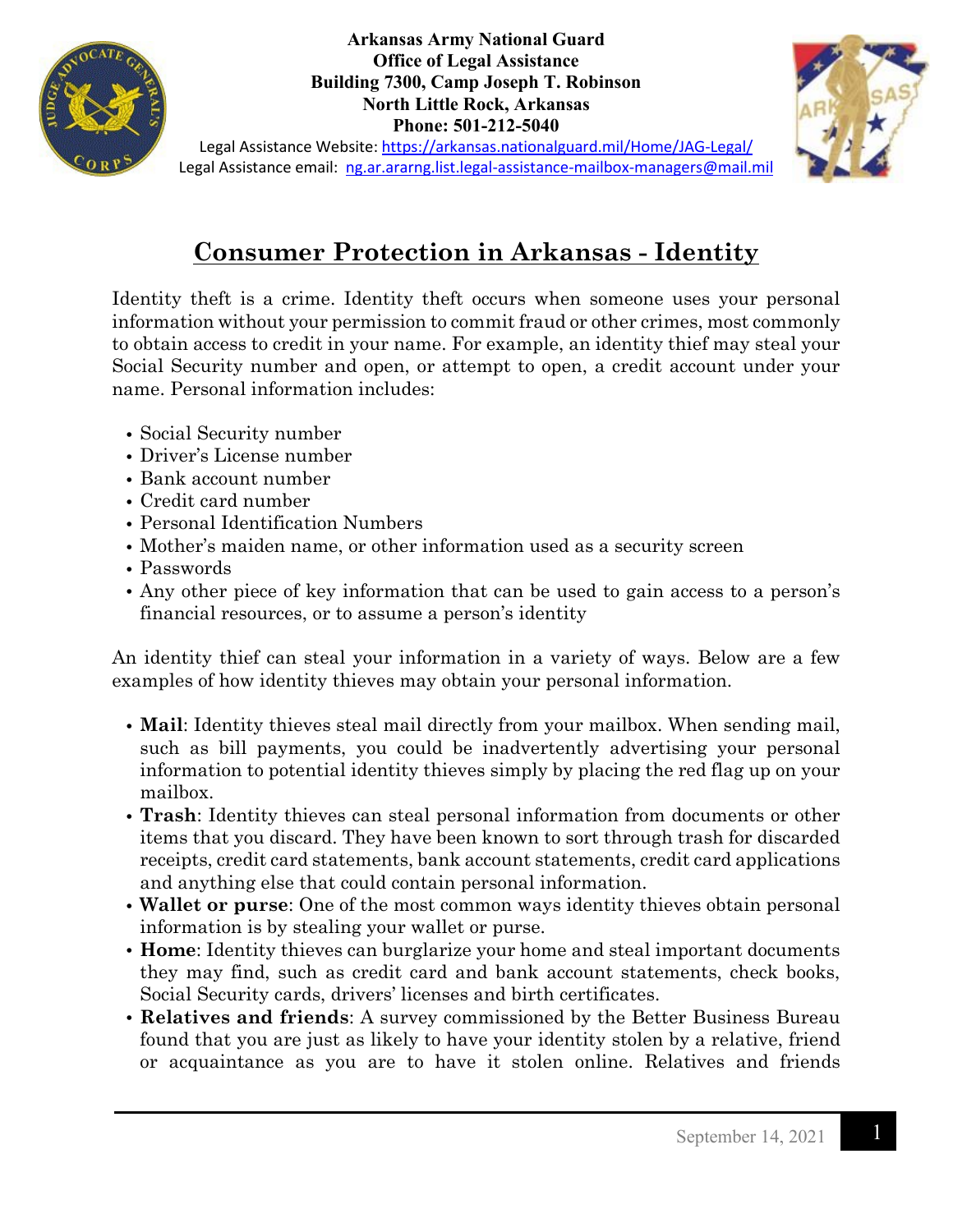conveniently have access to your personal information and all too often they are the culprits behind identity theft.

- **Computers**: Consumers routinely use personal computers for financial transactions. Identity thieves can illegally gain access to computers for the purpose of stealing your personal information.
- **Businesses**: Identity thieves can bribe an employee at a business who has access to personal information. In some instances, the employee can steal information and commit identity theft. Also, security breaches can occur by illegally accessing information found on computers. Breaches also may come from theft from the business, or from someone posing as a legitimate business client. Other breaches occur accidentally when no one intends to steal information.
- **Email or phone, "phishing," "pretexting"**: Identity thieves can send emails, posing as legitimate companies, requesting verification of your personal information. This is known as phishing. Legitimate businesses will never request personal information from you by email. Also, identity thieves may call you, posing as a legitimate company, requesting you verify your personal information, or they may contact an information source, posing as you, seeking personal information. This is known as pretexting.

Protect yourself by keeping an eye on your personal documents and credit cards. Be careful what when storing personal information, and shred documents that might contain personal or financial information. Do not share personal information over the internet or phone.

If you believe you are a victim of identity theft, file a fraud alert with a national credit bureau, file an identity theft report with local law enforcement, file an identity theft complaint with the Federal Trade Commission, close any suspicious accounts, place a security freeze on your credit report, and consider requesting an identity theft passport for the Attorney General's office.

You can contact the Attorney General's Office at (501)-682-2007 or online at [www.arkansasag.gov.](http://www.arkansasag.gov/) You can contact the Federal Trade Commission at (877)- IDTHEFT (438-4338) or online at [https://reportfraud.ftc.gov/#/.](https://reportfraud.ftc.gov/#/)

## **Disclaimer**

Any decision to consult with or be represented by a lawyer on this list is solely that of the client, and clients are free to retain any lawyer. Any opinion(s) expressed about a particular lawyer on this list is a personal opinion, not an official opinion, and in no